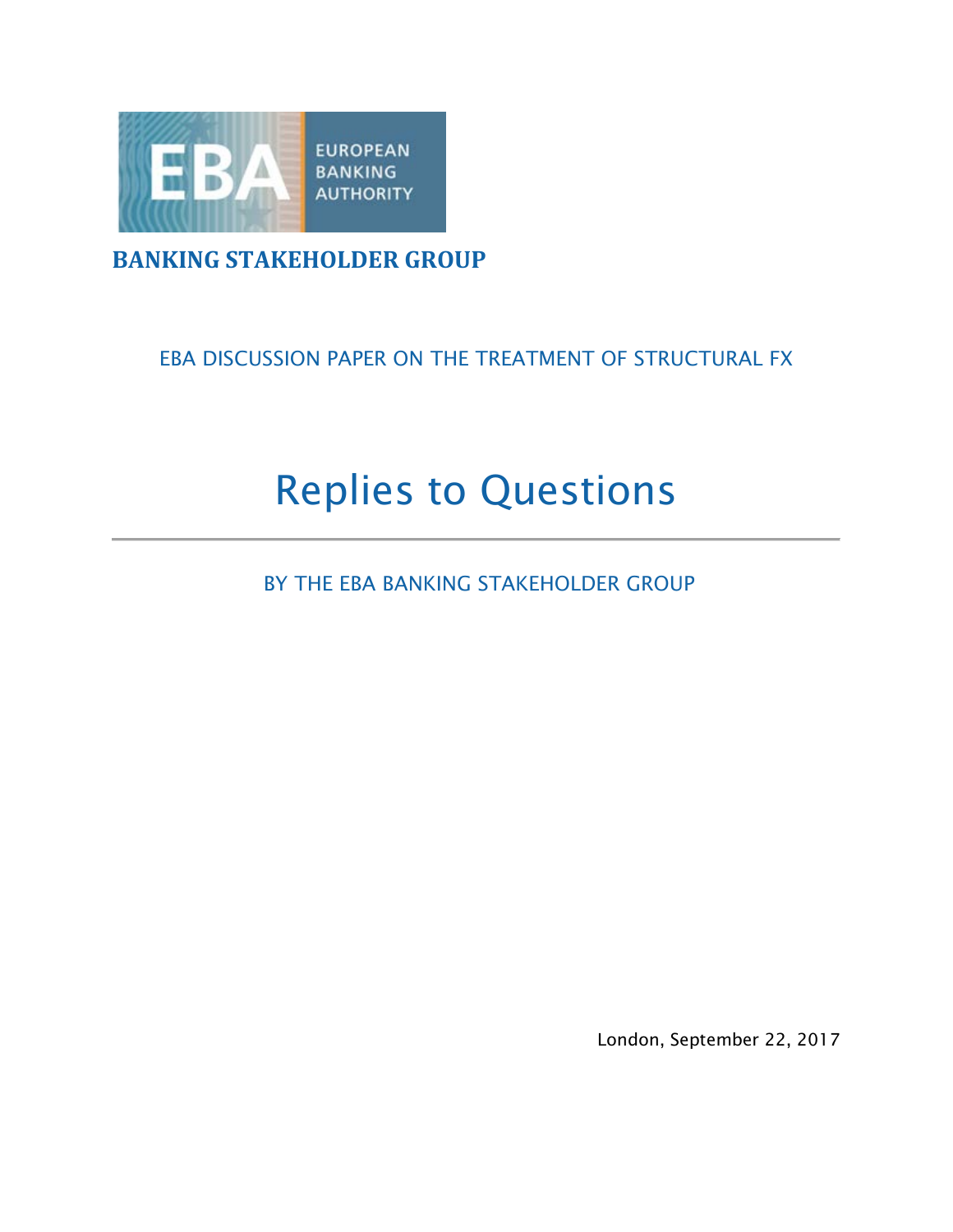The EBA Banking Stakeholder Group (BSG) welcomes the opportunity to comment on the EBA Discussion Paper on the Treatment of Structural FX (EBA/DP/2017/01).

This response has been prepared on the basis of comments circulated and shared among the BSG members. It outlines some general comments by the BSG, as well as our answers to the questions included in the Discussion Paper,

## General comments

The BSG is of the opinion that historic cost instruments should not be included in the overall net foreign position and hence supports the alternative view as outlined in Paragraph 22 of the Discussion Paper.

Limiting the size of the structural position to the minimal capital requirements is not considering the increasing importance that competent authorities put on capital buffers as well as their increased volumes.

In addition the provisions in Article 352 CRR are deemed as appropriate and the opportunity should be used to clarify the ambiguous wording between Article 325c (1a) and 325c (2). In particular it is important that the bank is able to define the time horizon for the application. For a more detailed point of view on this, please see our response at Q9

# Replies to Questions

Question 1. What is your current practice regarding the treatment of FX non-monetary items held at the historic FX? In particular, do you include these items in the overall net foreign exchange position pursuant to Article 352 CRR? If you include them, what value (i.e. historic or last FX rate) do you use for the purpose of computing them? How do you manage such positions from an FX point of view?

The treatment as outlined in Paragraph 22 of the DP ("alternative view") that historic cost instruments should not be included in the overall net foreign exchange position is supported.

In this case no regulatory exemption is required for such instruments. If a bank intends to hedge capital ratios instead of capital amounts the exemption should be granted to the positions that are taken as a hedge.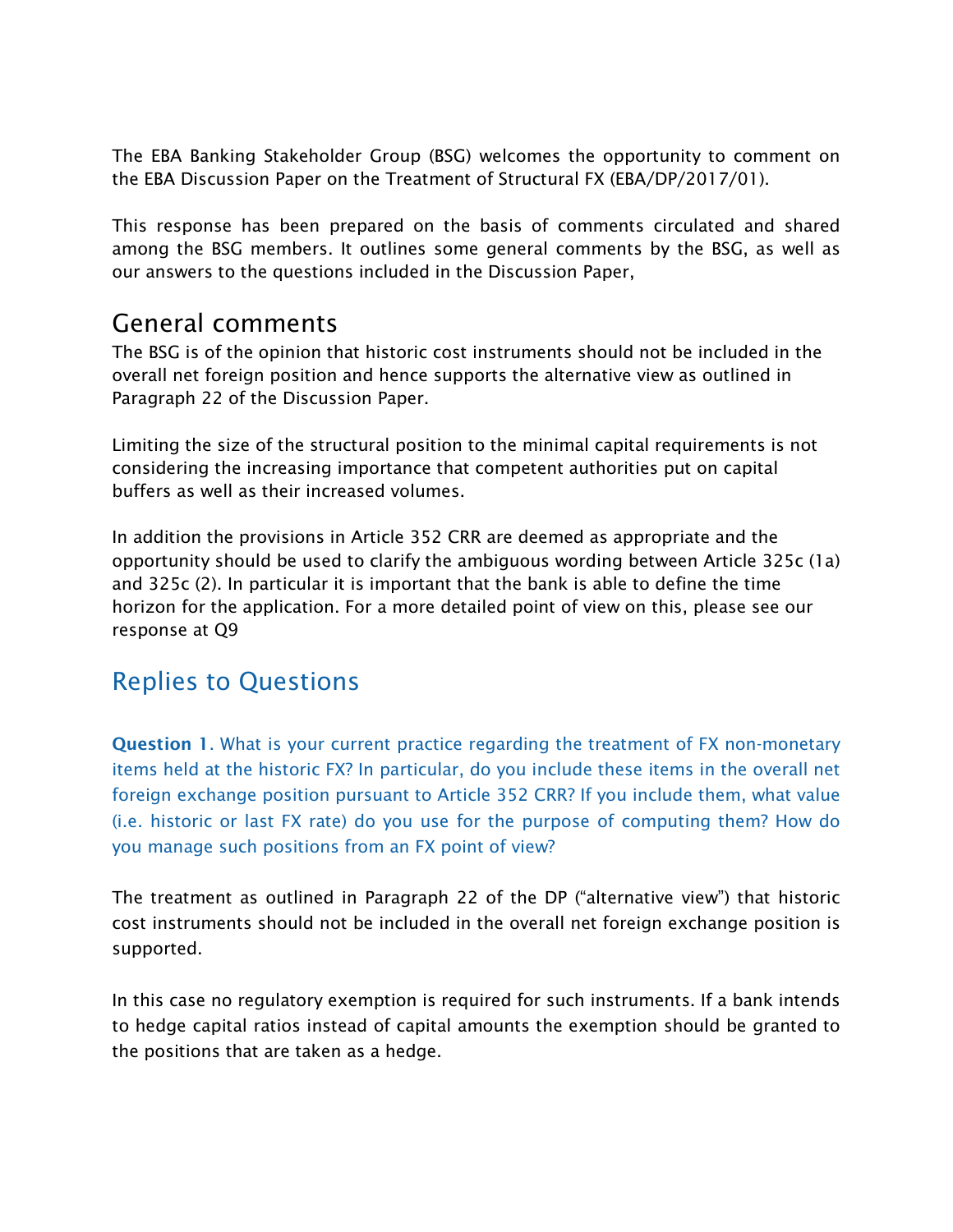Investments in non-monetary items at historic costs are generally funded in the functional currency (EUR) and therefore there is no off-setting FX liability. They do not create any P/L volatility from FX movements and therefore do not impact the amount of own funds (held in functional currency) due to FX movements.

The Basel framework clearly states in 718(xxxix) that no capital charge is needed to be applied for long-term participations. Although the paragraph mentions the relation to structural positions in the last sentence this is not applicable in context to the CRR text. The CRR text relates to structural positions explicitly considered in the context of capital ratio protection. As stated above the reason for funding historic cost items is to protect capital amounts (by avoiding adverse effects in case of FX rate volatility) but not capital ratios.

On consolidated level these instruments give rise to translation risk: all assets and liabilities of the subsidiary are translated into the local currency of the parent institution on the consolidated financial statement using the exchange rate at the closing date of the period. This leads to volatility in the consolidated equity denominated in this currency but does not influence the P/L statement. The equity position denominated in foreign currency consists of paid-in capital, retained earnings and net-income of the current year. The paid-in capital and the retained earnings from previous year are translated into the local currency by using the historical exchange rate (i.e. the rate when the capital was paid in or historical yearly average exchange rate for retained earnings). Any difference between the historic/average rates and the current exchange rate at the date of consolidation is shown under the line "currency translation" in the consolidated total equity statement.

The effects on consolidated equity are typically covered in the Pillar 2 risk calculation.

Question 2. Do you share EBA's view that there is no clear risk justification for making the determination of the net FX position as well as of the structural FX exclusion dependent on the approach for the calculation of FX own funds requirements?

We agree with the EBA that there are no dependencies, ie the approach for the calculation of FX own funds requirements has no impact on the way the net FX position as well as the structural FX exclusion are determined.

When considering the determination of the net FX position as well as the structural FX exclusion the following aspects besides the risk justification need to be reflected: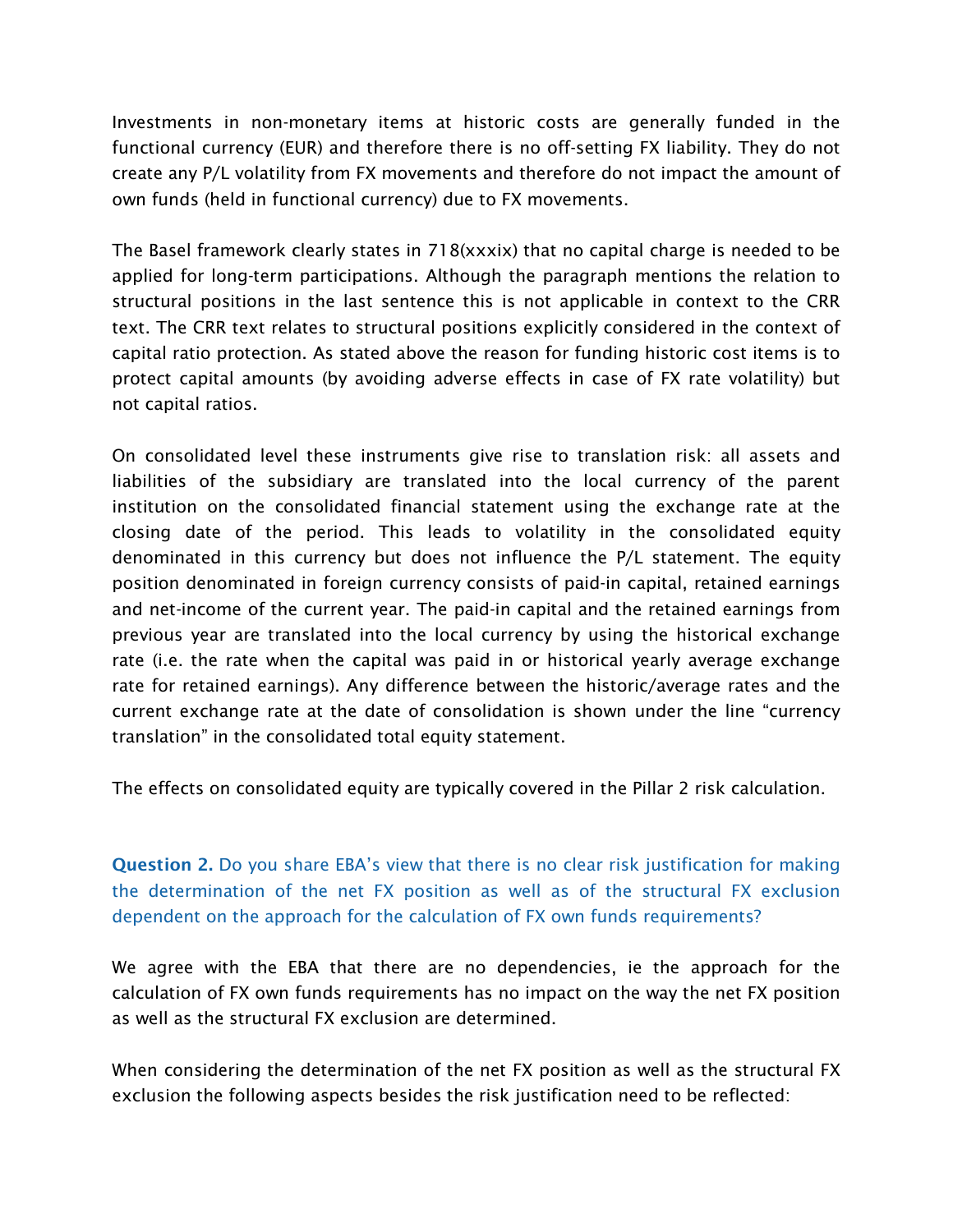For banks using internal models, the interaction with back-testing for the determination of overshootings is not clear. It is unclear if and how structural FX positions should be included into the (economic/actual) back-testing framework for the determination of the number of overshootings in the model. Inconsistencies between theoretical and actual back-testing created by the inclusion or exclusion of hypothetical positions need to be addressed.

Additionally it must be mentioned that the effect on own funds requirement can be very different depending on the approach. For banks with internal models for banking book FX exposure this exposure might be dominant and will distort the diversification benefits with other risk types in the trading book.

A single/dominant exposure in the internal model will be subject to significantly higher capital requirements due to the inclusion of  $VaR + SVaR$ , 10-day scaling, model multiplier.

Example:

- FX Internal Model for CZK Position =  $24.7\%$  [=(VaR10d+SVaR10d)\*multiplier 3]
- $FX$  Standardized Approach =  $8\%$

Question 3. Do you consider that the 'structural nature' wording in the CRR would limit the application of the structural FX provision to those items held in the banking book? Do you agree with the EBA's view that the potential exclusion should only be acceptable for long FX positions? If you consider that it should be allowed for short positions, please provide rationale and examples.

To the extent that it can be demonstrated that a trading book FX position is of a "nontrading or structural nature", it should be permissible to also include trading book FX positions. This is the case when trading book positions arise in a consolidated group level (the investment is replaced by all assets and liabilities of the subsidiary as part of the consolidation process) but relate to an investment in a subsidiary, a branch or even an operating entity whose part of the business in non-local currencies clearly is of a non-trading and structural nature, and there is clearly no trading intent with respect to this FX position.

Question 4. How should firms/regulators identify positions that are deliberately taken in order to hedge the capital ratio? What types of positions would this include? Do you consider that foreign exchange positions stemming from subsidiaries with a different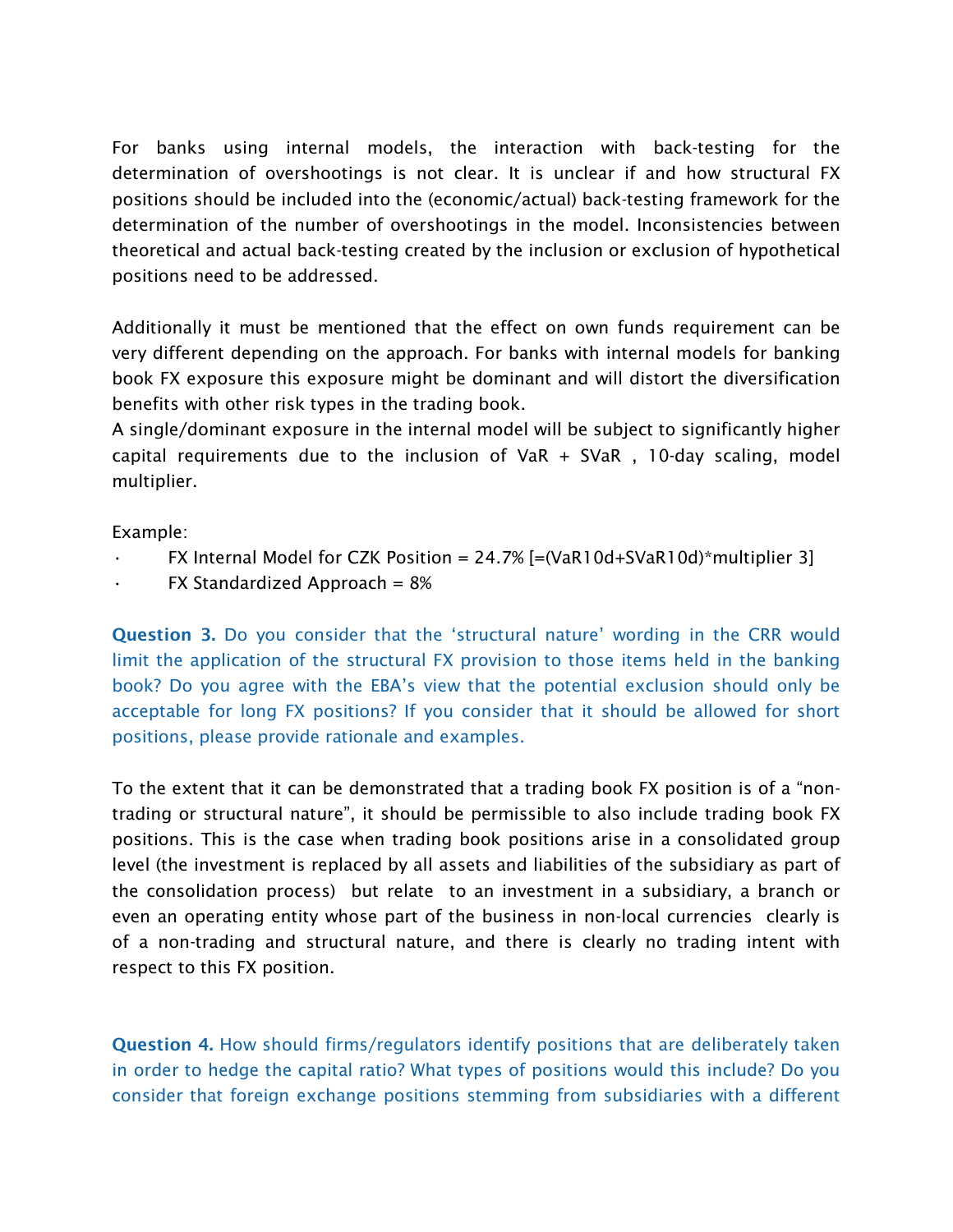#### reporting currency can be seen (on a consolidated level) as 'deliberately taken to hedge against the adverse effect of FX movements'? If yes, how do you argue that this is the case?

We believe that the concept "position deliberately taken" should be understood as a "net open position" maintained and that are coherent with the entity´s hedging strategy, policy and procedures, approved by the relevant bodies, with the permission by the competent authorities.

Yes, we do agree with paragraph 43. in the Discussion Paper and believe that "deliberately taken" is equivalent to "deliberately not closed". The capital ratio of an institution that maintains its FX assets completely matched with FX liabilities is sensitive to movements in the foreign currency. In this vein, structural positions act as a hedge of the capital ratio as they totally or partially reduce its sensitivity to changes in the foreign exchange rate.

Question 5. Do you consider that the structural FX treatment could be applied to specific instruments instead of being understood as being applicable for 'positions'? Taking into account the risk rationale of hedging the capital ratio, do you consider that it is acceptable to renounce to potential gains in order to protect the ratio from potential losses? Do you consider that both types of hedging (i.e. reducing the sensitivity of the ratio to movements of FX in both directions, or only if the movement produces losses) are acceptable from an economic perspective? If so, do you consider that both approaches would be acceptable under Article 352?

There should be no differentiation between positions and instruments. It's relevant to note that the structural FX requirements do apply both at individual and consolidated basis. At the consolidated basis, once the elimination of the investment versus equity has taken place the assets/liabilities stemming from the subsidiary are integrated with the parent's. In this regard, there is not a specific instrument, but there're positions (assets, liabilities, derivatives) denominated in the foreign currency and that should be subject to structural FX calculations. Hedging should be understood of reducing sensitivity to both directions. Hedging instruments should be mainly simple/plain vanilla instruments like FX-Spot. Other instruments like options show time dependents effects (e.g. Delta) and would have to be constantly adjusted or renewed.

Question 6. If 'structural FX' is used conceptually internally within your organisation (e.g. in risk policies, capital policies, risk appetite frameworks etc.), how do you define the notion of 'structural FX position' and 'structural hedge'? Please describe how any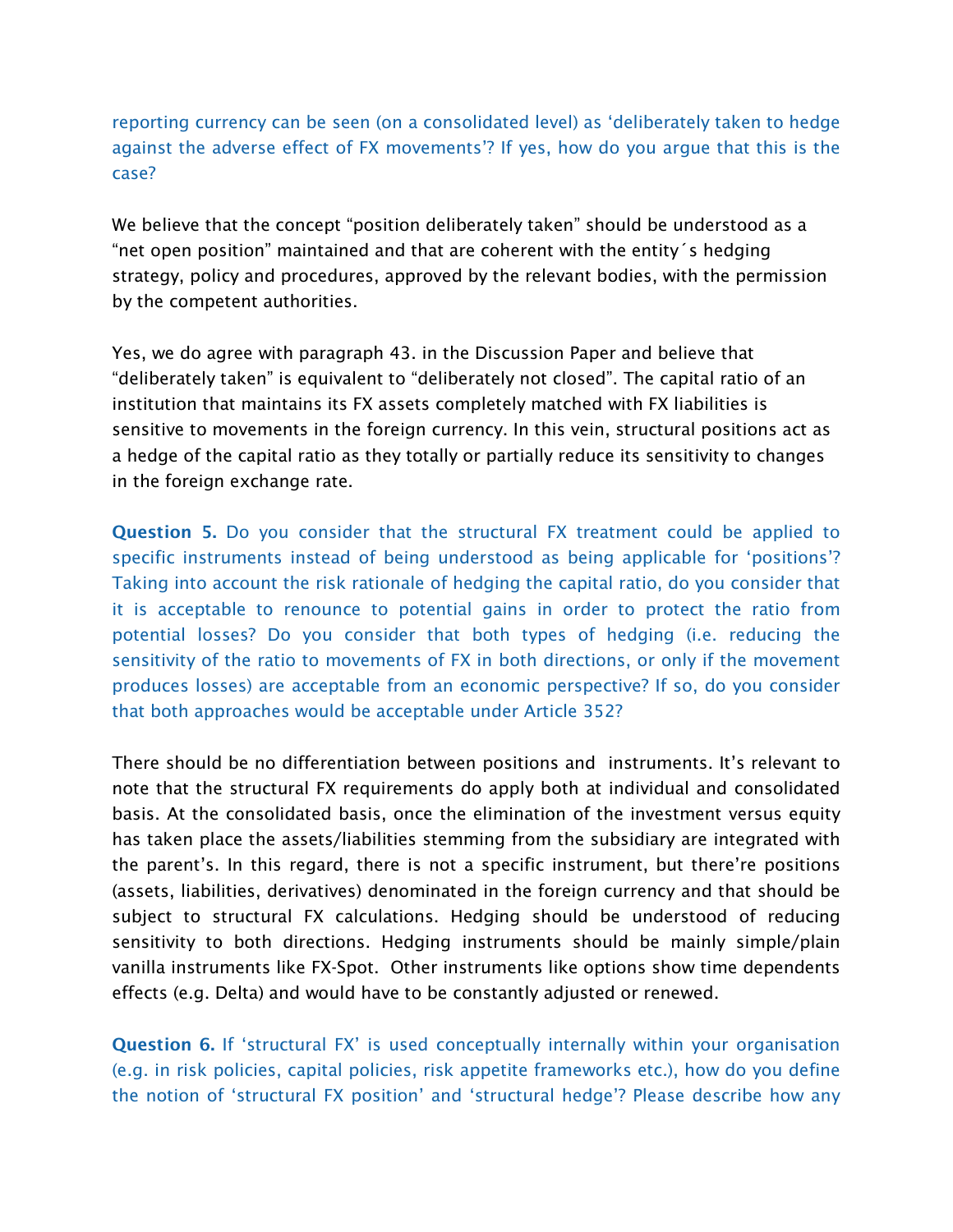ratio-hedging strategies are mandated within your organisation. Are ratio-hedging strategies prescribed in risk policies approved by the board? How do you communicate structural FX risk and position taking to your external stakeholders (e.g. in Pillar 3 reports, or reporting to regulators, investors, etc.)?

All the underlying instruments should be considered in the net FX structural position, whether managed in the trading book or in the banking book and irrespective of the booking (in a branch, in a subsidiary, at operating level or at holding level) or the accounting or the underlying instruments. The maximum structural FX position subject to exclusion is therefore the durable net assets that match the capital requirements.

The open structural FX position depends on a management choice. It is a long term choice with the objective to reduce the sensitivity of ratios to FX variations and it should be always possible to hedge structural FX sensitivities both with spot instrument and with derivatives, using the most adequate hedging strategy.

Question 7. Do you share the EBA's view that the maximum FX position that could be considered as structural should be the position that would ideally neutralise the sensitivity of the capital ratio to FX movements? Alternatively, in light of the reference to Article 92(1), do you consider that the size of the structural position should be limited by the minimum capital ratio levels? If this is the case, which one of the three levels established in Article 92(1) do you apply?

Banks can opt for different kind of strategies when dealing with the FX risk, the amount of the structural position to be excluded depends on the strategy followed in terms of the capital ratio. When the capital ratio is fully neutralized to movements in the foreign exchange risk, the amount to be excluded should be the maximum FX position that would ideally neutralise the sensitivity of the capital ratio to FX movements but when the ratio is not fully but partially neutralized, the amount to be excluded should be limited to the amount that would act as a hedge of the capital ratio, meaning partially reducing its sensitivity with no change in sign. The treatment described above is in line with the provisions in the Basel Accord that explicitly take account of this issue and the CRR text, that does not limit the exclusion to perfect hedges.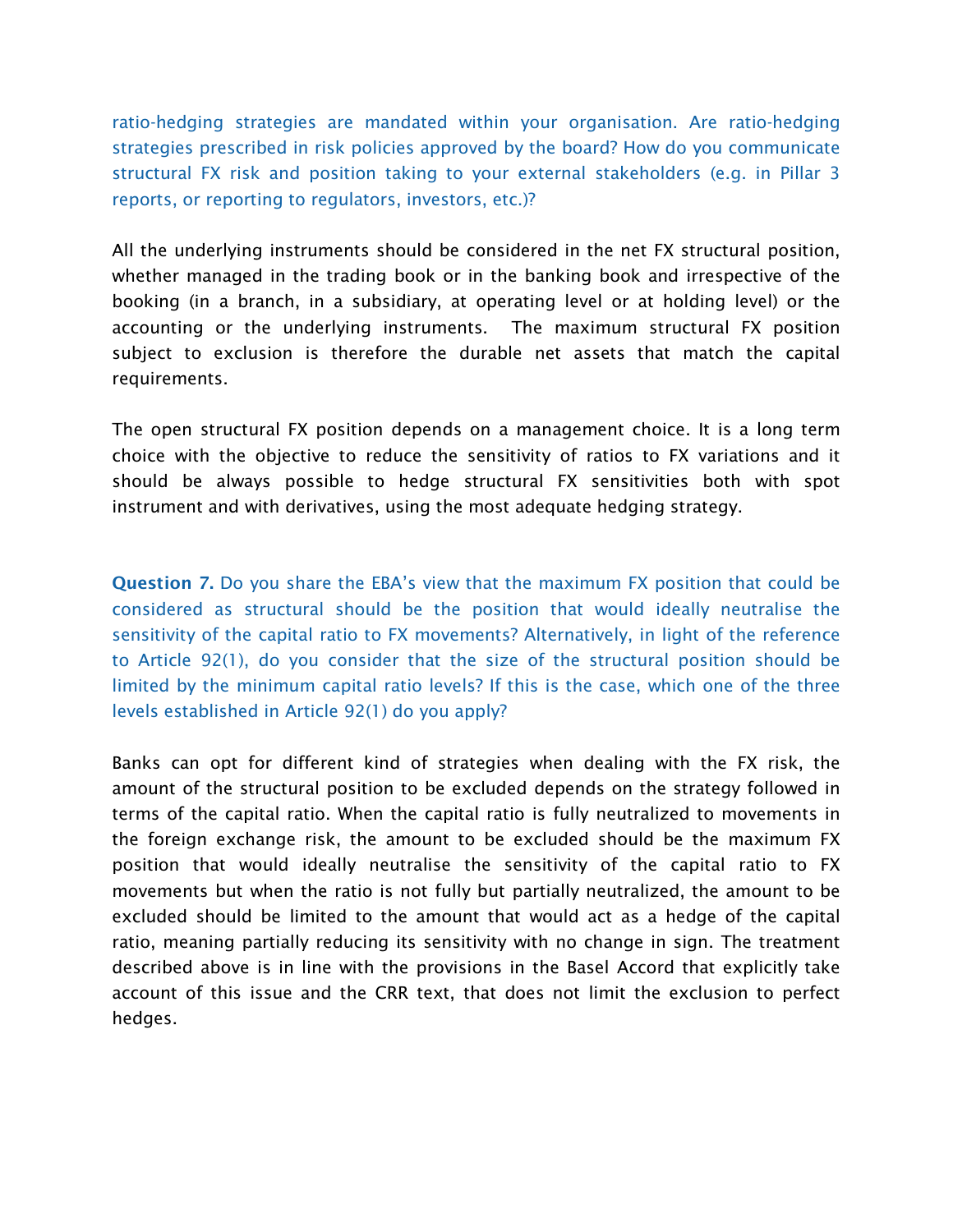Ad  $2^{nd}$  question: It should not be limited by the minimum capital ratio. Limiting the size of the structural position to the minimal capital requirements is unduly restrictive since it doesn't take into account the various buffers (including Pillar 2).

The bank should be able to partially or fully protect its current overall capital requirement ratio. The strategy of the bank should be assessed by the competent authority in the decision-making process of the application.

Question 8. How do you assess the consolidated ratio? How does your treatment differ between subsidiaries and branches?

There is no substantial differences between branches, subsidiaries, operating or holding entities. When possible, the FX structural positions should be allocated across the various entities so as to maximize the efficiency of the hedge at consolidated, subconsolidated or even solo levels.

Branches or operating entity whose part of the business in non-local currencies are treated the same way as (parent) bank positions

Question 9. What are your views on the CRR2 text of the structural FX article? What significant impacts might this have on your current hedging strategies?

The current article 352 is indeed sufficient.

The proposed amendments are too restrictive. And in addition, their wording is ambiguous since:

- according to 325c 1(a) (ii) "the exclusion is made for at least six month" whereas
- according to 325c 2 it shall "remain in place for the life of the assets".

The bank should be able to define the time horizon for the application (floored by e.g. 6 month to support the non-trading nature). The bank's policy should be assessed by the competent authority in the decision-making process of the application.

The application for structural hedges should not be restricted to affiliated entities and consolidated subsidiaries. Banks with significant RWAs from non-domestic currency assets on the solo level should be allowed to exclude structural hedges as the nature of FX-risk to capital ratio is the same as for investments in affiliated or consolidated entities and subsidiaries.